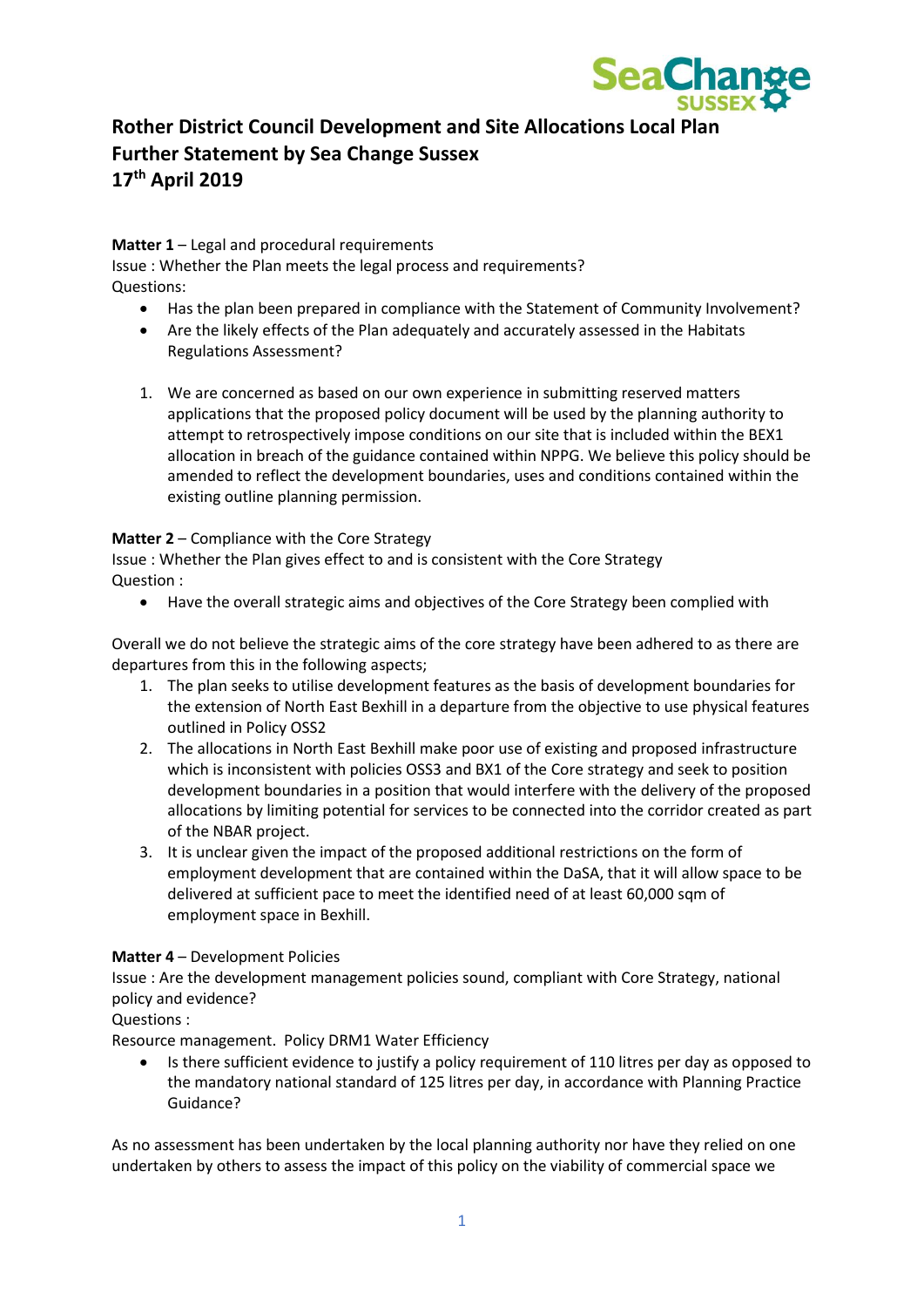

request that this policy be restricted encouraging these features on commercial development only where it is practical and cost effective to. We ask that the policy be amended to reflect this and to ensure that the policy does not impact on the narrow margin of viability for commercial development within the area.

Communities – Policy DC01 Retention of Sites of Social or Economic Value

• Is this policy intended to replace Policy EC3 of the Core Strategy? If not is there duplication or lack of clarity in respect of existing employment sites?

#### See comments on DEC3

Economy – Policy DEC3 Existing Employment sites and premises

- Does the Policy effectively complement Policy DC01 and does it provide sufficient clarity to guide development decisions?
- Is the Policy justified in the light of the employment land review and allocation of sites in this Plan?

There has been no current review of the employment space market conditions undertaken in the preparation of this plan despite NPPF 2012 guidance which states that Local Planning Authorities: '…should have a clear understanding of business needs within the economic markets operating in and across their area. To achieve this, they should… understand their changing needs and identify and address barriers to investment, including a lack of housing, infrastructure or viability'.

It is clear from reviewing the proposed policies that have been based on evidence prepared in 2016 and 2011 that the evidence base is considerably out of date and fails to consider major economic changes in the way that the wider UK and South East Economy have been impacted by factors such as Brexit. In marketing the sites that we are currently developing in Bexhill we have identified a strong demand for modern industrial and office space that is available at rental levels affordable to local business which also remain sufficiently low to attract inward investment into the area.

One such area of demand we have identified through our marketing is a need for the provision of large bespoke manufacturing space. Bexhill and in particularly Sidley is well placed to benefit from this should manufacturing industries establish themselves within the area as the ward has an unusually high percentage of skilled workers (16.5% against a national average of 11.4% based on current NOMIS figures) who would be able to find employment within these sectors. Demand has also remained strong within the office and light industrial markets but there presently seems a limit on the levels of rent that the local market can support which generates only marginal levels of development viability.

While we are supportive of the retention of all existing sites allocated in their full extent we would suggest that a more current assessment of market demand would provide a more robust evidence base for these policies and may indicate the need for the allocation of additional employment land within the district.

Despite our overarching support for increased levels of employment space over and above those included within the DASA, there are aspects of the economic policy that are being brought forward within this plan that seem to clash with one and other. Policies DEC3 and DCO1 seem to overlap we would suggest that economic and community use policies are separated so that the DASA is able to respond to the need of these markets. We would also suggest that there are several conflicts in the council's approach to policies aimed at delivering employment development on new sites and on existing sites which we believe should be examined and justified.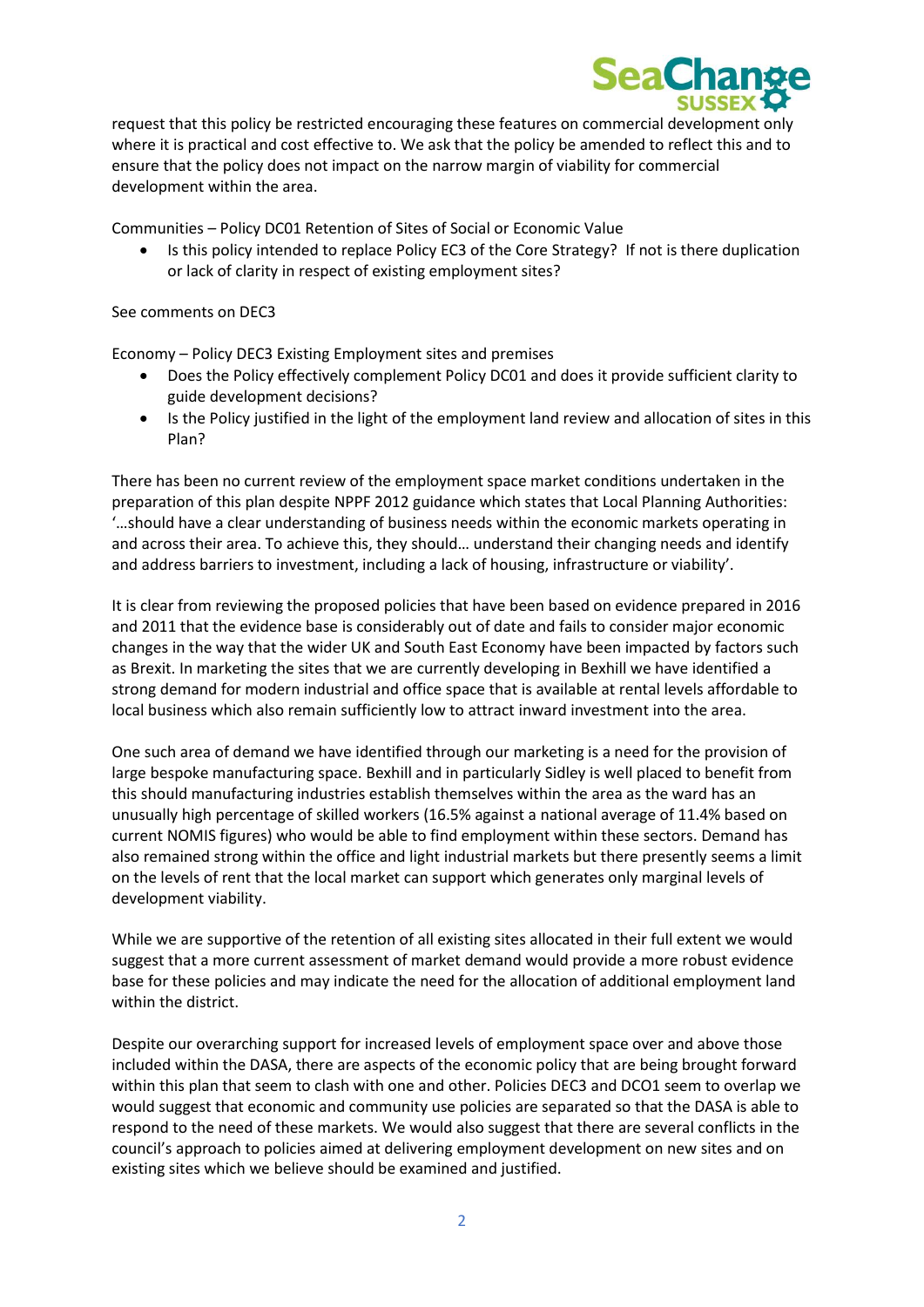

Environment – Policy DEN3 Strategic Gaps

• Are the five strategic gaps and their extent justified with particular regard to Policy HF1 and RY1 of the Core Strategy? Should they include areas that are already developed?

We struggle to decipher the extent of the strategic gap surrounding Bexhill as this has been produced on a dated base map which lacks many of the Major new arterial roads that have been constructed in the area This map should be reproduced using current data and at a more legible scale, to enable he policy area to be properly identified.

Notwithstanding this, the area designated within the policy includes areas within our existing planning permission we therefore must point out that the inclusion of these areas would be unsound as the planning authority would need to take the decision to override the existing consents with these policies to implement them.

We also see no merit in the inclusion within the strategic gap of the land identified within our initial representations as this is serviced land, with sufficient highways capacity, that is visually contained by the physical features of the landscape, namely the reverse slope from the ancient woodland topped ridgeline facing Bexhill. We believe that this is a logical location for the situation of the additional 3,000sqm of employment space that are envisioned within Policy HF1 and given the features of the site development in this location would be consistent with Policy OSS2.

Implementation- Policy DIM2 Development Boundaries

- Are the proposed changes to the development boundaries justified by the evidence?
- Will the proposed changes to the development boundaries be effective in ensuring that sufficient housing is provided for?

The amendments to development boundaries to pose a significant threat to the delivery of housing and employment development within the North East Bexhill Urban Extension. The North Bexhill Access Road project was expanded to incorporate the delivery of a spine of services along the road to enable development to come forward on both sides of the road consistent with the principles of making best use of existing infrastructure set out in core strategy policy BX1. The services corridor was routed to the north of the road to minimise the cost of infrastructure delivery by making use of natural landscape features and topography to allow water and sewerage routes that are reliant primarily on gravity rather than on pumping stations. Given the route of infrastructure development to the north of the proposed development boundary will be required to facilitate connections into this corridor to service the proposed allocations.

There are also planning permissions (RR/2017/2181/P and RR/2013/2166/P) that have established the principle of development on land north of the A2691 and augments to suggest that portion of the land to the north of the road would be the logical location for employment development envisioned within policy HF1. As the road represents a weak boundary that will be breached by developments that have already been permitted, we would suggest in accordance with policy OSS2 that the development boundary is amended to follow the boundary of the treeline to the north of the road.

**Matter 5** – Selection of sites allocated for development – overall methodology and process Issue : Has the overall site selection process been based upon a sound process and robust methodology within the context of the Core Strategy?

- Are the sites allocated the most appropriate sites based upon the evidence
- Are the reasons for selecting the preferred sites and rejecting the others clear?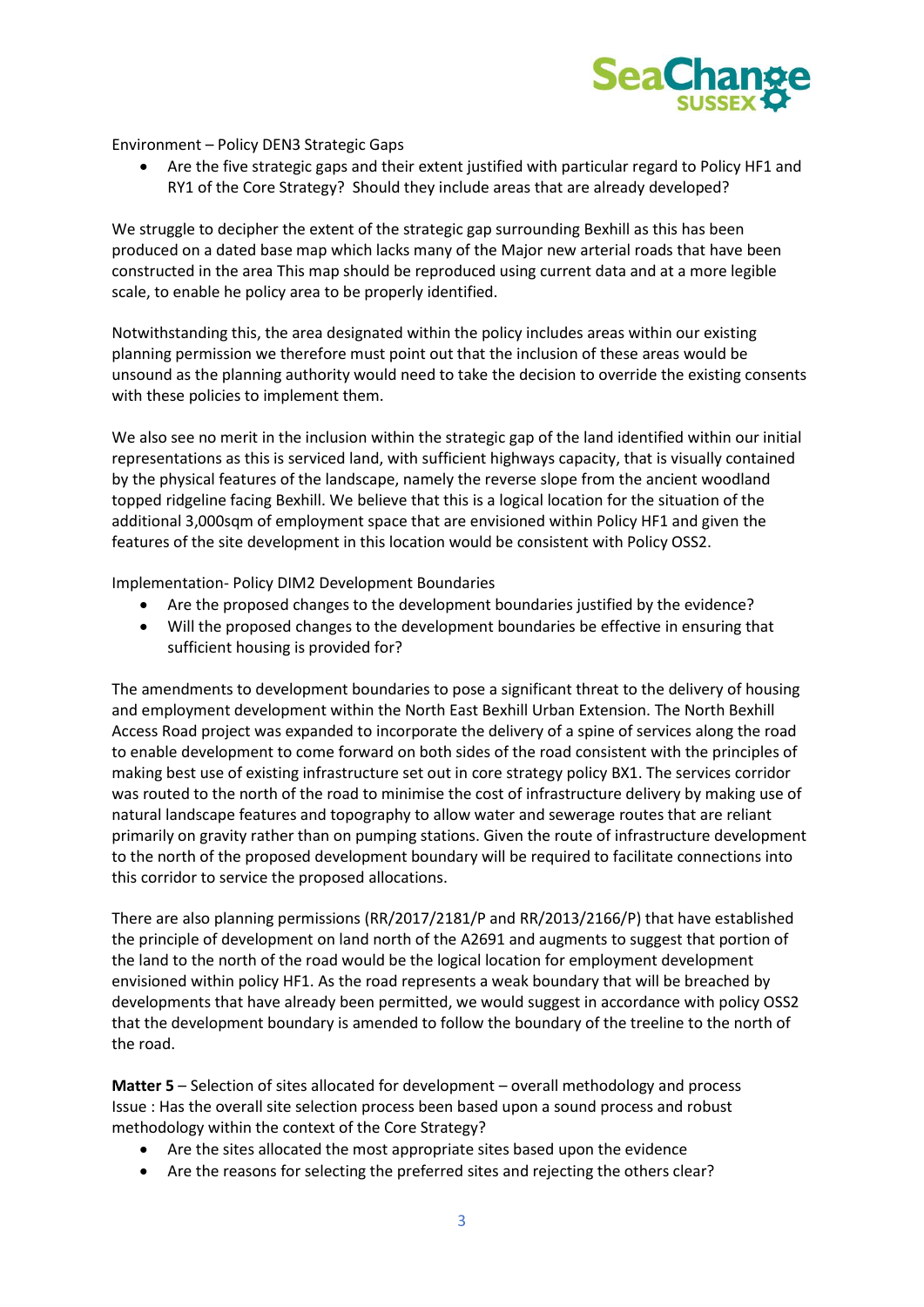

- Is the identified capacity of each site justified?
- Is the wording of each policy sufficiently clear so as to be effective?

Having ownership of several sites allocated within the DaSA it is appropriate for us to respond to this question on a site by site basis and address our concerns with the approach taken by the Local Planning Authority in compiling the information required to support this plan. As such Our concerns are set out in by allocation below;

#### **Site BEX1**

• Are the sites allocated the most appropriate sites based upon the evidence?

While the BEX1 allocation is located in more or less the same location as the existing BX3 allocation we are concerned about a number of changes to the details of this policy that will significantly reduce our ability to deliver this allocation. These changes to the uses permitted and the method in which the delivery of this allocation is sought, seem to have no basis in evidence brought forward in support of the DaSA and if implemented without significant modification threaten the deliverability of this allocation and will substantially impact our ability to attract new jobs to the area for residents.

Our main objections in the council's approach to changes made in this allocation are; 1) The lack of an appropriate study of market demand

While the Employment Sties Review looked at demand in 2016, few would argue that the commercial property market in the south east has not been significantly altered as a result of the Vote to leave the European Union. As such it is a surprise to us that no studies have been carried out to update the council's understanding of the local commercial property market and inform their decisions on the mix of uses that are currently in demand.

the NPPF 2012 states that Local Planning Authorities: '…should have a clear understanding of business needs within the economic markets operating in and across their area. To achieve this, they should… understand their changing needs and identify and address barriers to investment, including a lack of housing, infrastructure or viability'. It is clear from the contents of the proposed submission that Rother District Council's planning department do not understand business need nor have they attempted to undertake any current work to understand these instead relying solely on outdated work carried out within the Rother Employment Sites Review Background Paper (Nov 2016) and the Hastings and Rother Employment Strategy and Land Review Update (Aug 2011).

This has led to policy decisions that are ill informed and fail to reflect current market demand for development incorporating provision for current market requirements such as bespoke manufacturing premises and affordable quality offices and light industrial units with the flexibility to be adapted to meet the needs of both large occupiers along with the varied needs of local businesses. As these properties must be delivered at a price point accessible to the local market development viability is marginal, a fact that has not been reflected within the employment allocation policies.

Our main concerns over the BEX1 policy relate to the following parts of the policy

*(i) proposals conform to a masterplan covering the entire area;*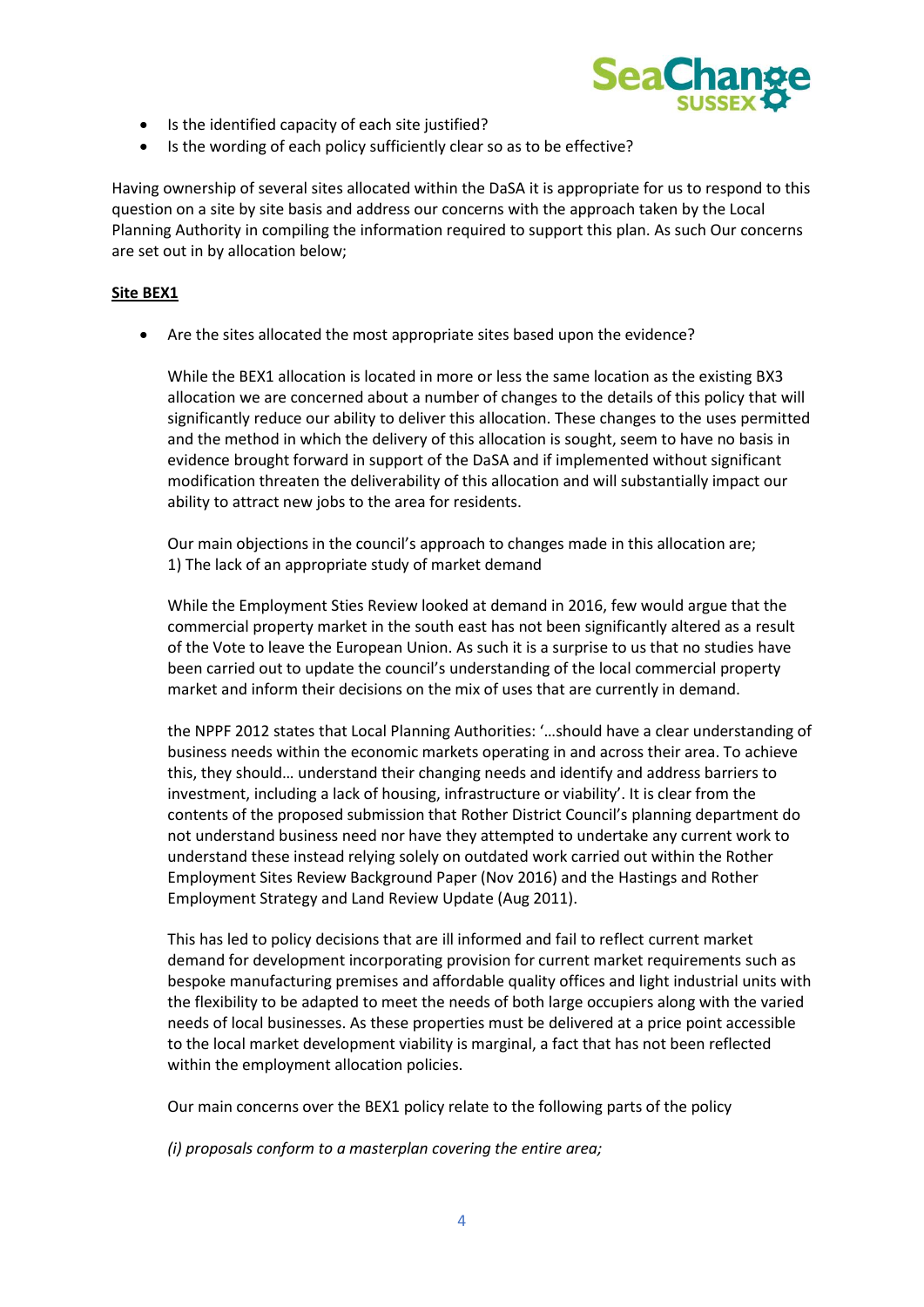

*And* 

# *(ii) up to 33,500sqm of business floorspace is provided, to be predominantly light manufacturing and offices, falling within Class B1 of the Use Classes Order;*

- 1. This allocation covers part of a site that currently has outline planning permission 33,500 sqm NIA of B1 a/b/c and B" development under planning permission ref (RR/2017/2181/P)
- 2. We do not think it appropriate the council seek to use the DaSA to impose conditions that were not imposed on the planning permission, which didn't include a masterplan.
- 3. Master planning a commercial development including manufacturing uses is entirely impractical on a site of this nature. As noted in the viability appraisal for the DaSA commercial development differs from residential development, and often comes forward in areas where traditional viability appraisals are unable to produce figure that would be attractive for speculative development with owner occupiers being a primary source of such demand.
- 4. Given the marginal viability of commercial development in the area and the varied nature of enquiries we have received we view the flexibility to produce, bespoke units and respond to changes in market demand as critical to the delivery of the employment space allocated within this site. Given the nature of this market we will need to produce buildings that are designed and delivered around identified occupier requirements which we are unable to forecast for the entirety of this development given its scale comparative to the size of the local market, as a result of these market conditions master planning this development is not a realistically feasible option to ensure development is delivered within the plan period.

*(v) existing landscaped boundaries around and within the site are maintained and reinforced, including along the NBAR frontage, and proposals for structural open spaces, landscape and woodland belts and buffers are developed and implemented as an integral part of the proposals, as indicated on the Detail Map*;

We are concerned that the detail map included on this policy significantly reduces the Net developable area of the site. Given the proposed quantum of development will likely result in a development density of less than 18%, we are concerned the lack of density will result in significant urban sprawl and impact on the viability of providing infrastructure to buildings within the allocation and the quantum of development deliverable.

Development of this nature including extensive landscaping features would result in an estate layout that is highly inefficient and costly to maintain, as business occupiers are concerned with the overall cost of occupation and maintenance costs for these features would be passed to them through estate charges the extensiveness of the features suggested within the DaSA would supress rents and damage the viability of delivering the employment space needed within the district. This form of development would also suppress rents damaging the long term appeal of the area to commercial developers and institutional investors.

*(vi) contributes to the provision of an overarching foul drainage strategy for North Bexhill, in conjunction with Southern Water*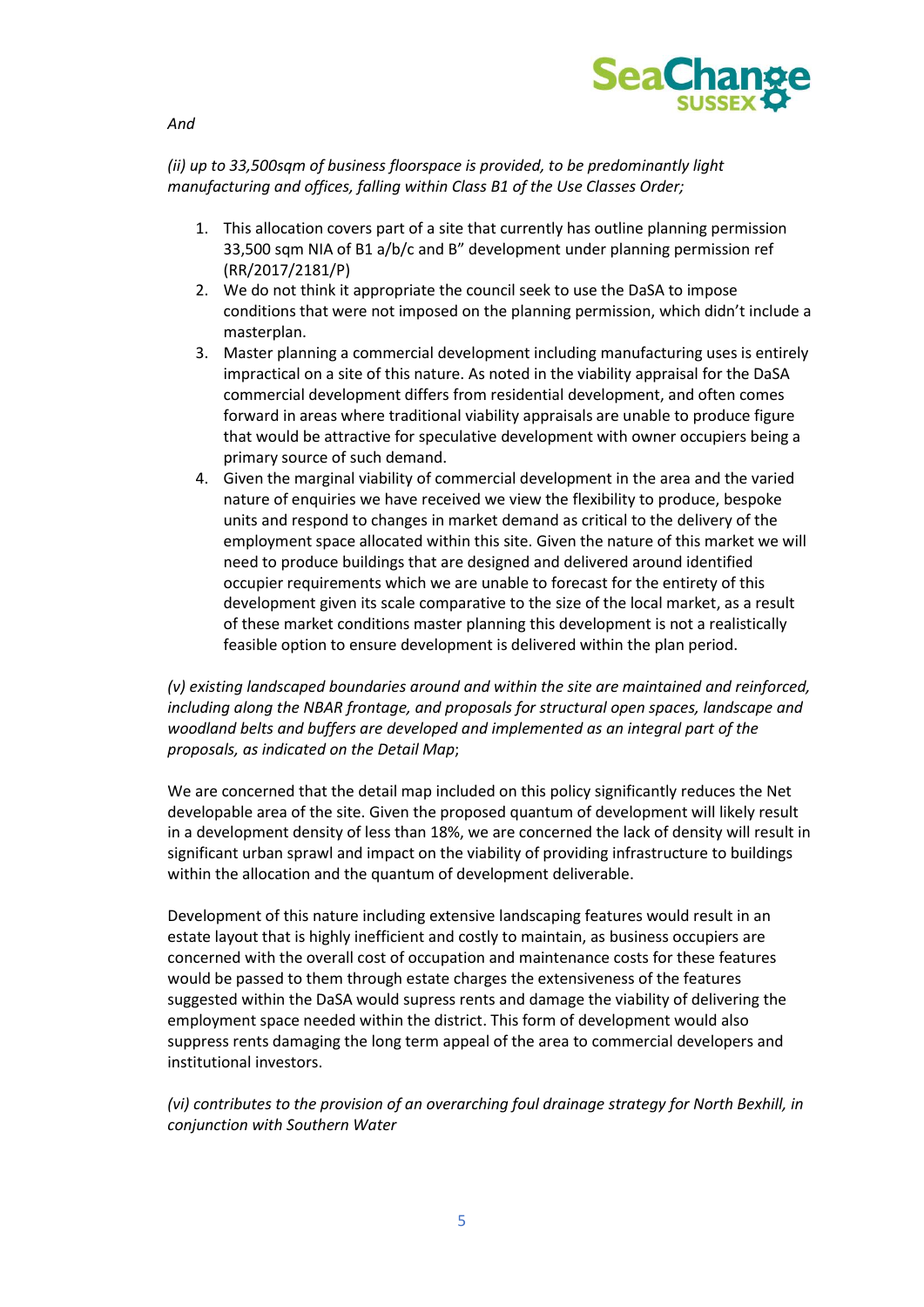

This element of the policy is unnecessary as Southern water have acknowledged their responsibility of the delivery of the strategic main and all developer contributions are governed by the Ofwat regulations introduced on  $1<sup>st</sup>$  April 2018, we therefore suggest it is deleted.

## **Site BEX3c**

- Are the sites allocated the most appropriate sites based upon the evidence?
- Are the reasons for selecting the preferred sites and rejecting the others clear?
- Is the identified capacity of each site justified?
- Is the wording of each policy sufficiently clear so as to be effective?

We consider the allocation of this site as traveller pitches to be in appropriate for a number of reasons namely;

- 1. The site presently forms part of the land acquired to provide landscape mitigation for the NBAR road project and as this is an existing consent with mitigation measure to be implemented on the land, it is unlikely that we will be able to make this land available for the envisioned within this allocation.
- 2. As adjoining land owners are unlike to willing provide access via their land within the proposed residential allocations, the logical route of access to the site is directly onto NBAR, an access at this point was not envisioned and as such the road layout and supporting structures have not been designed to accommodate this. Were an access to be created it would also compromise elements of the proposed noise mitigation for the site leaving it open to noise levels above those that would likely be considered acceptable for the proposed use.
- 3. We are concerned that as the site would be discrete and self-contained that this would create a segregated area separate from the settled community, which is clearly contrary to current national planning policy objectives in relation to sites of this nature.
- 4. Overall we are unconvinced that there are not more appropriate parcels of land on which to place this allocation that would result in a greater probability of delivery and a higher quality of pitch provision for the travelling community.

### **Matter 6** – Housing supply and delivery

Issue : Is the overall housing supply and delivery assumptions justified, effective and in accordance with the Core Strategy?

Policy OVE1 Housing Supply and Delivery Pending Plans

- Will the proposed allocations and other provisions ensure that the Core Strategy requirement of at least 5,700 net additional homes over the period to 2028 will be met?
- Are the assumptions for the delivery of sites with planning permission by 2028 justified? In particular in Bexhill large sites such as Worsham Farm and Preston Hall Farm have yet to commence according to the Housing Supply Document of October 2018 yet have capacity for nearly 1,300 dwellings.
	- o In relation to these questions we would like to raise our concerns in relation to the council approach to excluding the land that will be required for the development of services to a number of these developments from inclusion within the draft DASA.
	- $\circ$  As noted within the outline planning permission for our own development and the emerging proposals for strategic drainage presented by southern water, it is necessary to develop number of pumping stations to the north of the North Bexhill Access Road and given the authorities current approach this development will conflict with their policies on development boundaries (which also conflict with Core Strategy Policies and Existing Planning permissions.